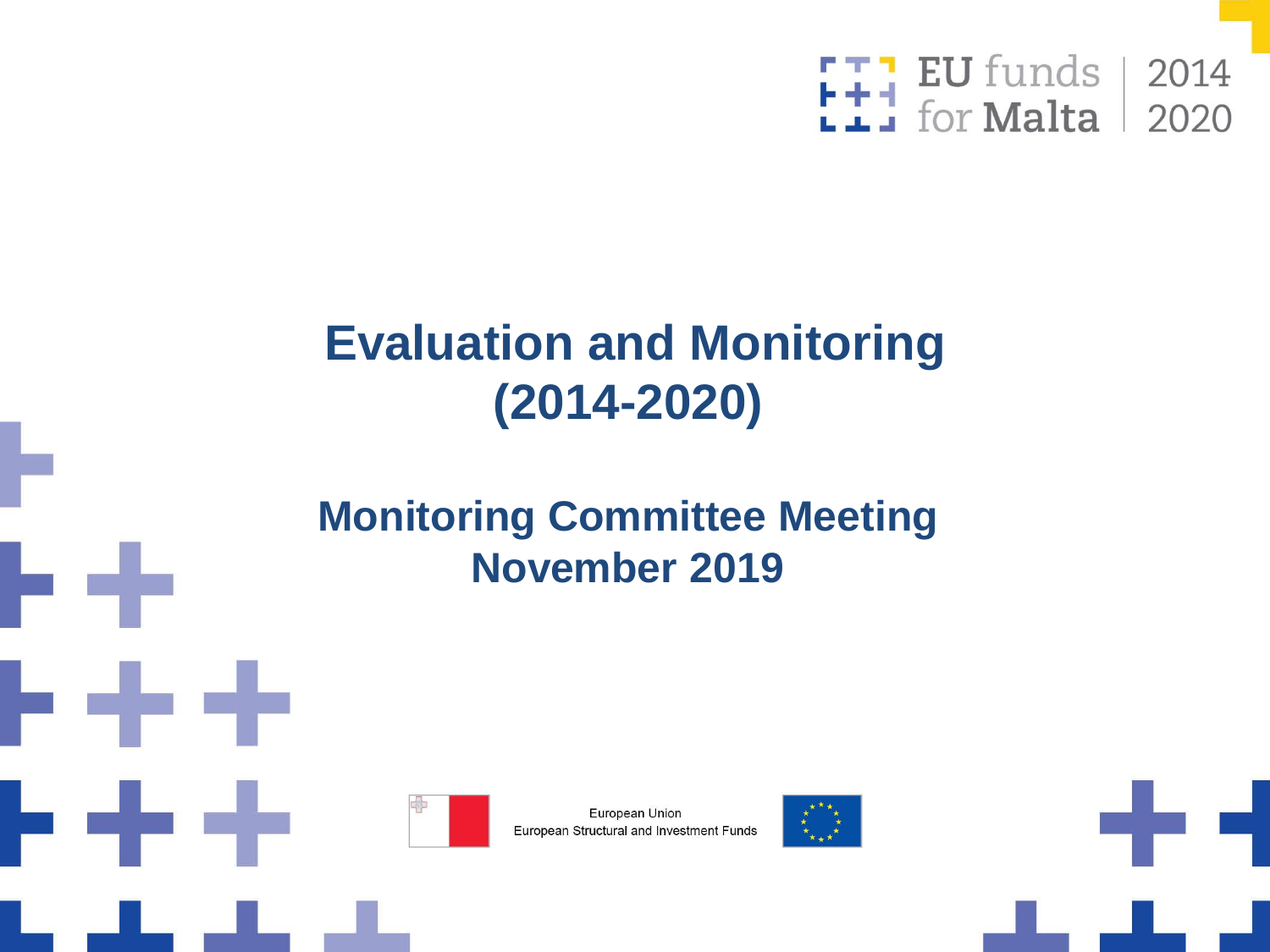

# **Key Processes Review on the implementation of the ERDF, CF and ESF OPs**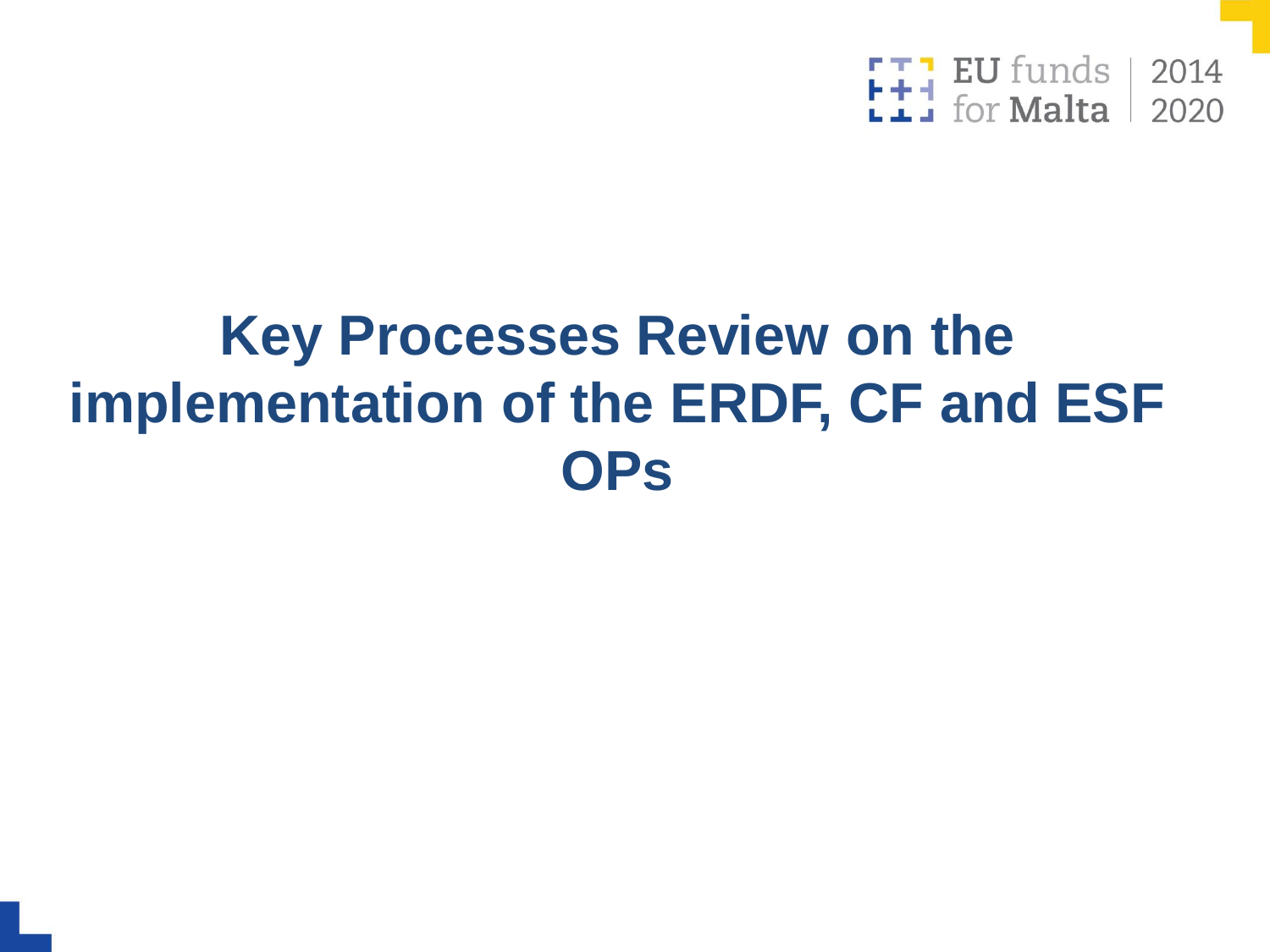#### **Objectives**

 $F + 1$  EU funds 2014

- ➢ Analysis of the processes and practices involved in the implementation of the Operational Programmes;
- ➢ Analysis of challenges faced by different stakeholders in meeting obligations relating to EU funded projects;
- $\triangleright$  Analysis of the strengths and weaknesses within the funding process;
- Lessons learnt and recommendations.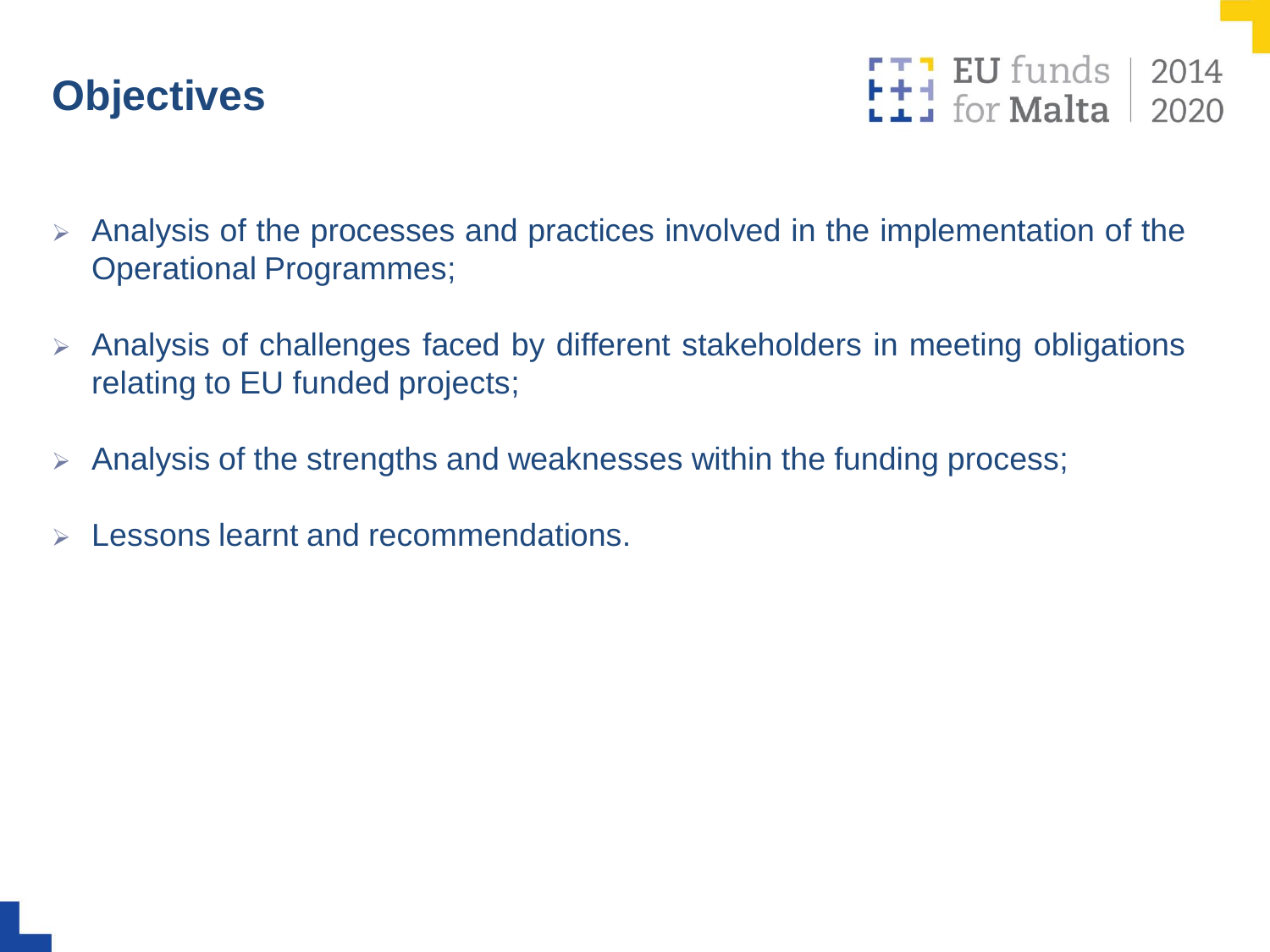#### **Methodology**



- $\triangleright$  Qualitative data analysis
	- Interviews with MA management
	- Interviews/Surveys with Stakeholders
	- Interviews/Surveys with 43 Beneficiaries (out of 103):
		- OPI: 25 BNs amounting to 45% of total PE
		- OPII: 18 BNs amounting to 48% of total PE



#### Response Rate

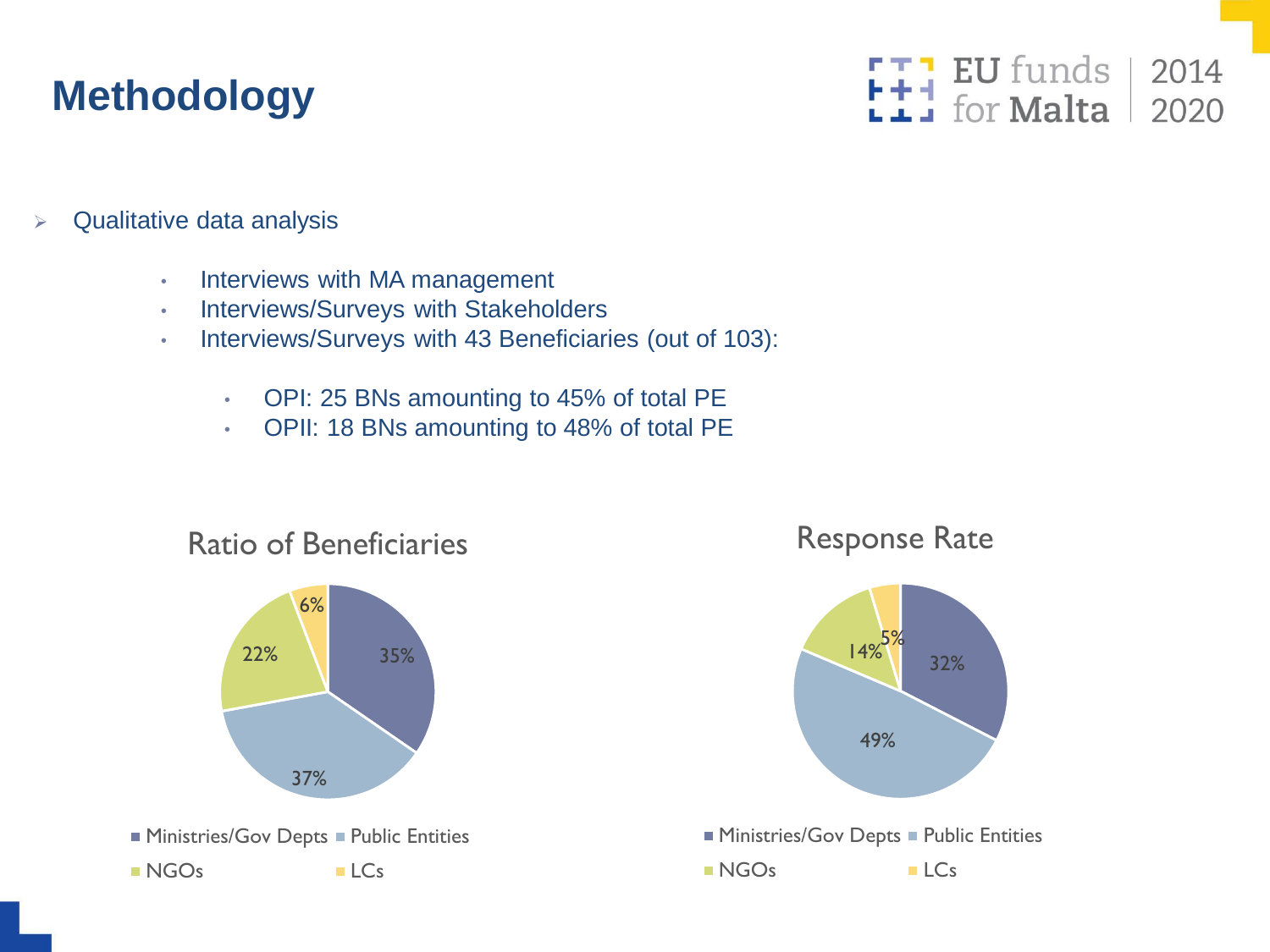#### **Findings and recommendations from stakeholders –** *Project Identification*



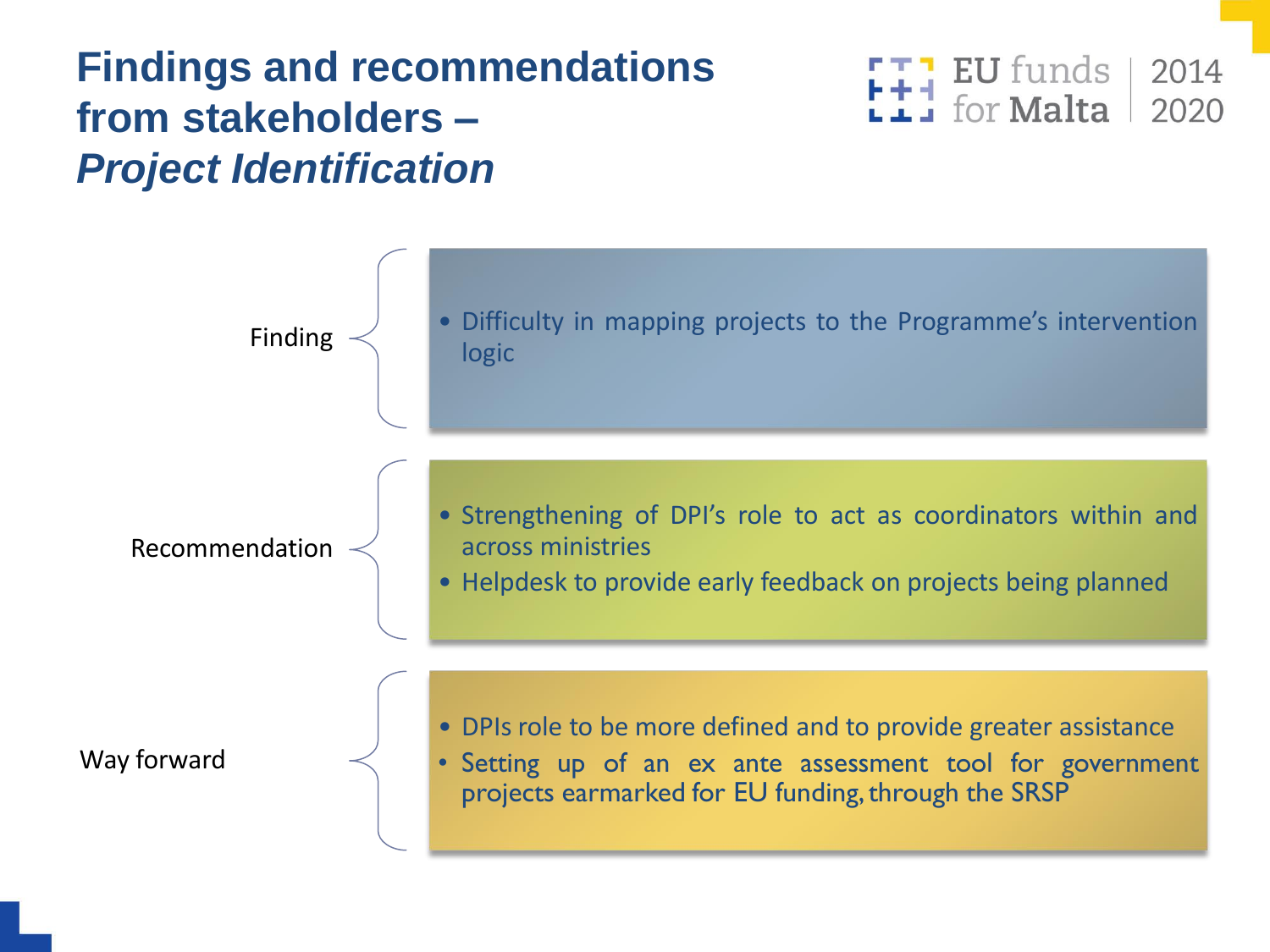#### **Findings and recommendations from stakeholders -** *Project application*

Recommendation

Way forward

Finding  $\leq$  • Challenges faced by applicants due to time restrictions, planning of Calls, and timing of information sessions

**EU** funds

for **Malta** 

2014

2020

- Reviewing the timeframes for the publication of a Call to reflect the complexity of projects to be submitted for the PA in question
- Providing a pre-set schedule for the publication of Calls per OP at the beginning of the year
- Improved publicity when calls are published, including DPIs to disseminate information about Calls as applicable
- Single guidance document to be issued, including methodology for indicators, to facilitate compilation of project application
- The setting up of a new website that will include registration of contact details for a mailing list to be created
- Where possible the Managing Authority to publicize plan of Calls at the beginning of the year
- Deadline for submission of proposals to be adapted according to the complexity of the Call
- Simplification of application in case of smaller projects to be implemented by NGOs and LCs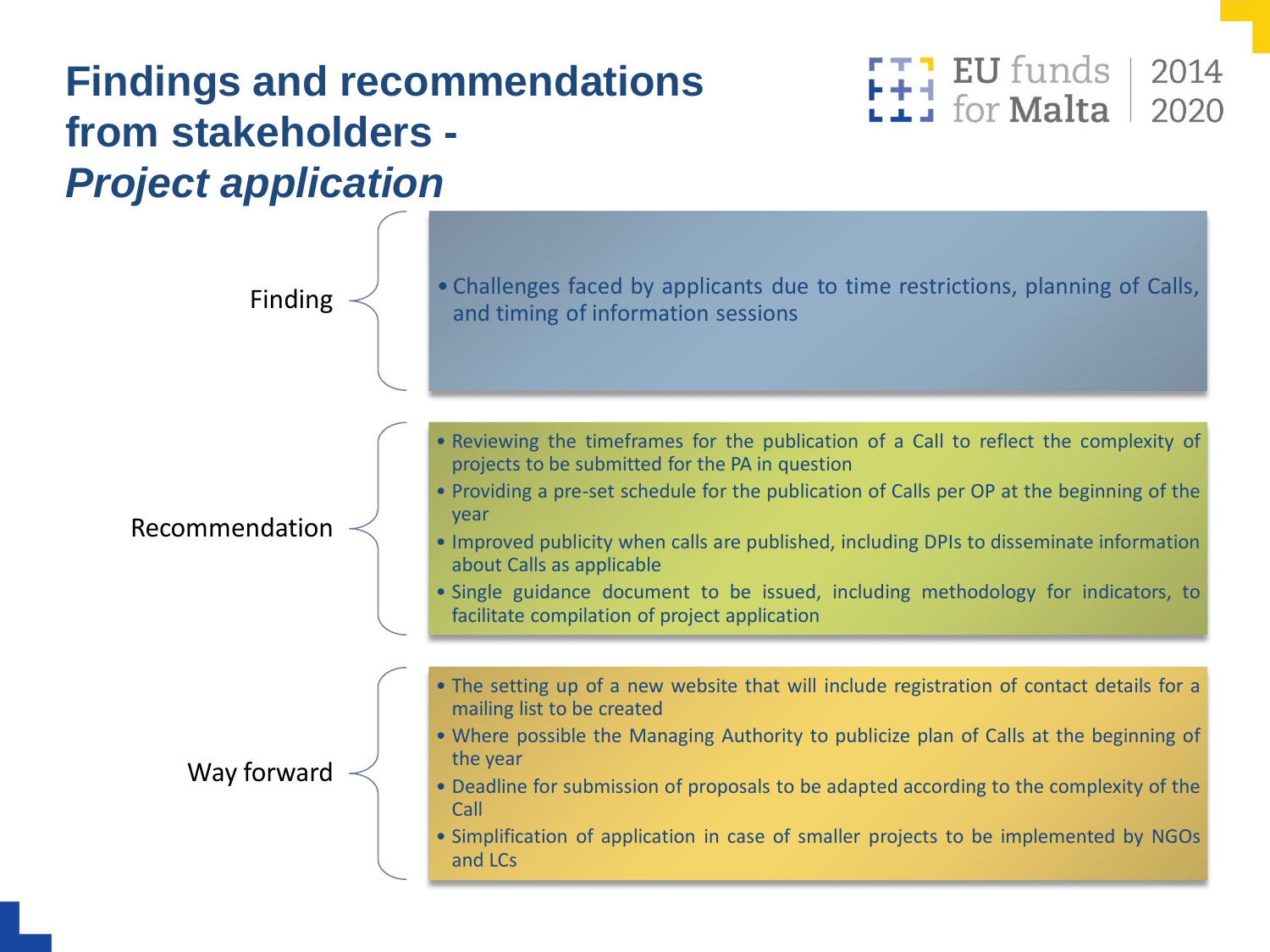#### **Findings and recommendations from stakeholders –** *Project Selection*



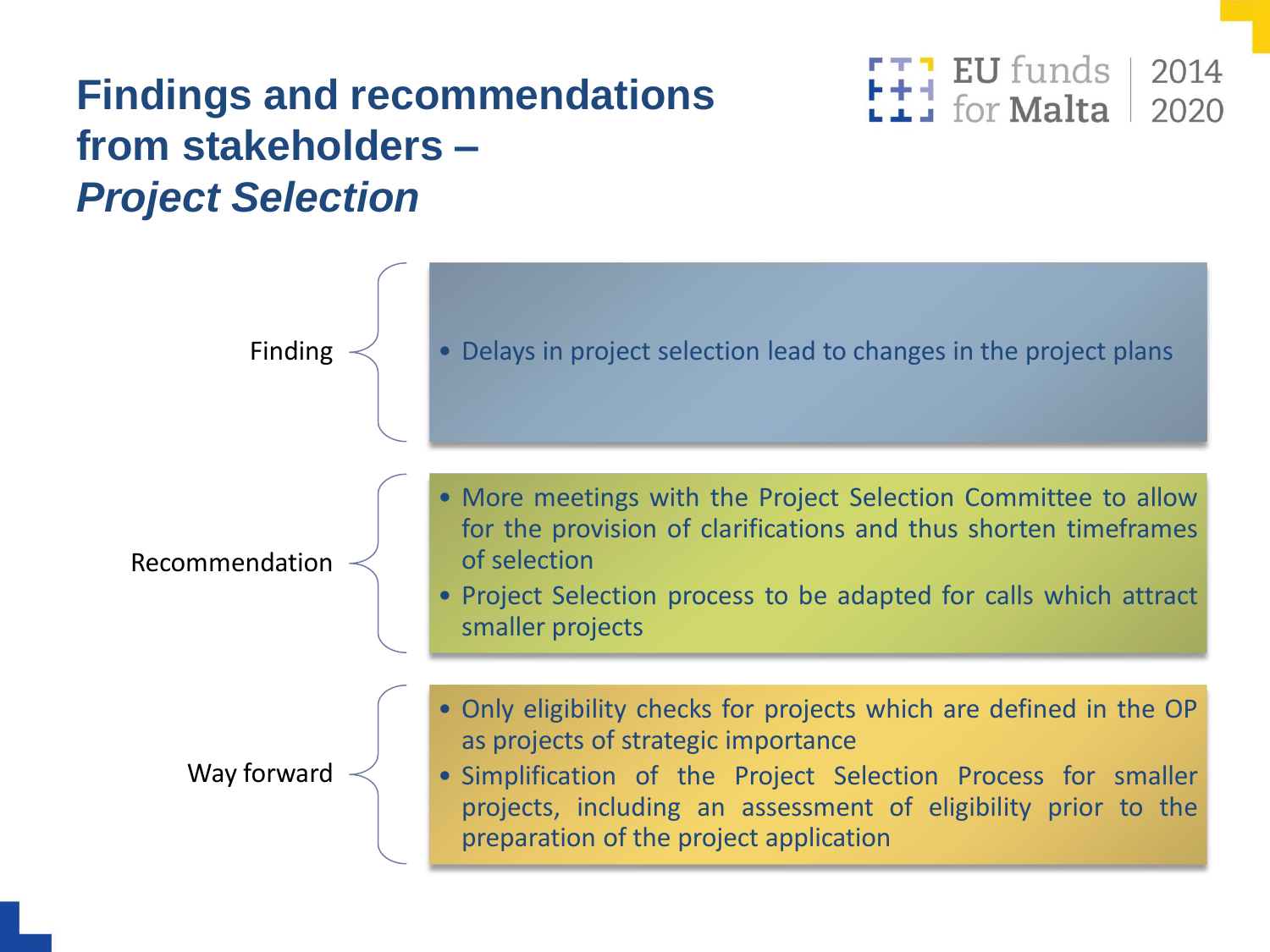#### **Findings and recommendations from stakeholders –** *Project Implementation*



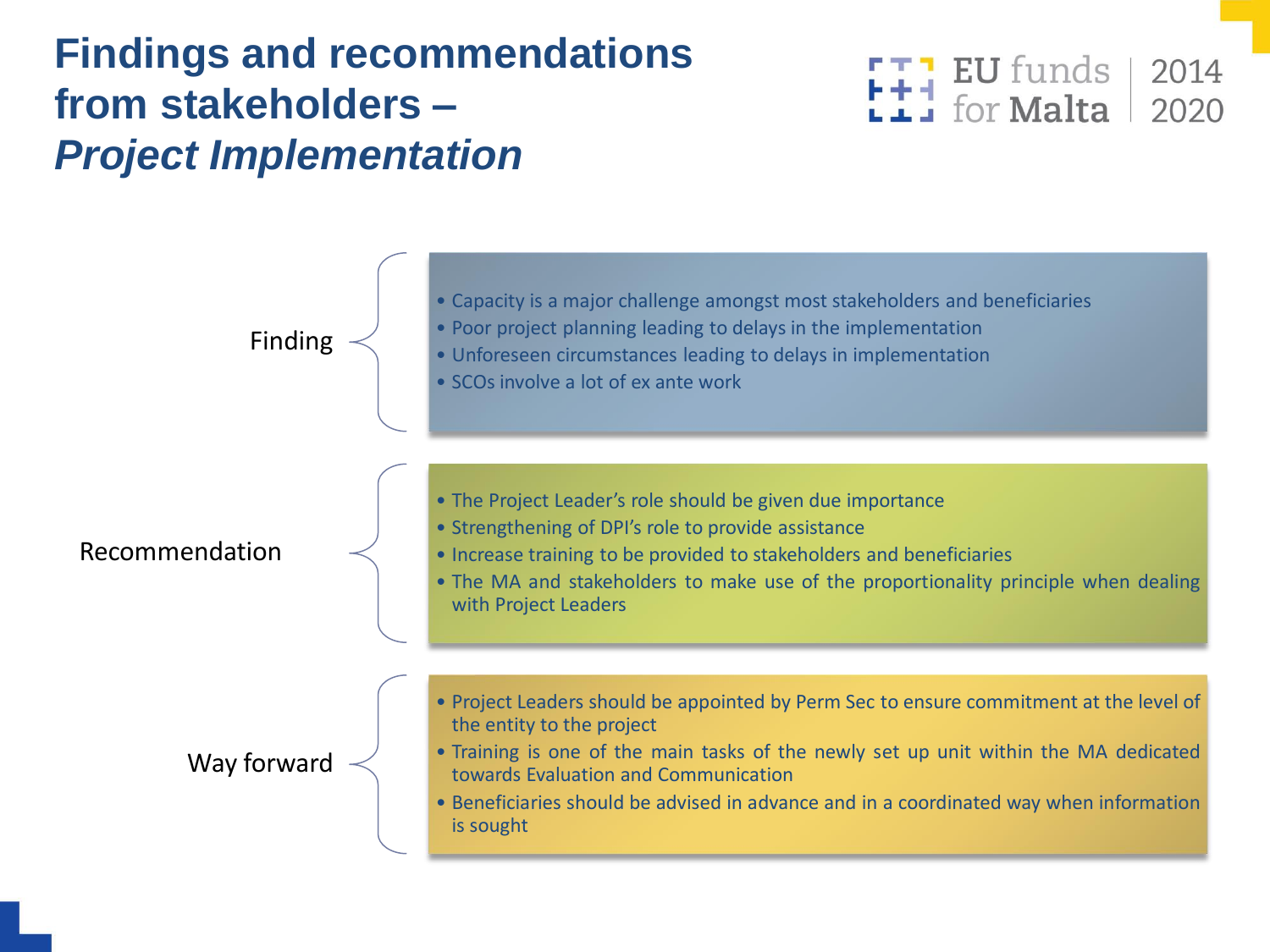### **Conclusions**



- ➢ Simplification is needed across the whole process
- ➢ Delays in the selection process should be addressed
- ➢ Move away from one size fits all: applications and verifications to depend on complexity and risk
- ➢ Capacity concerns need to be addressed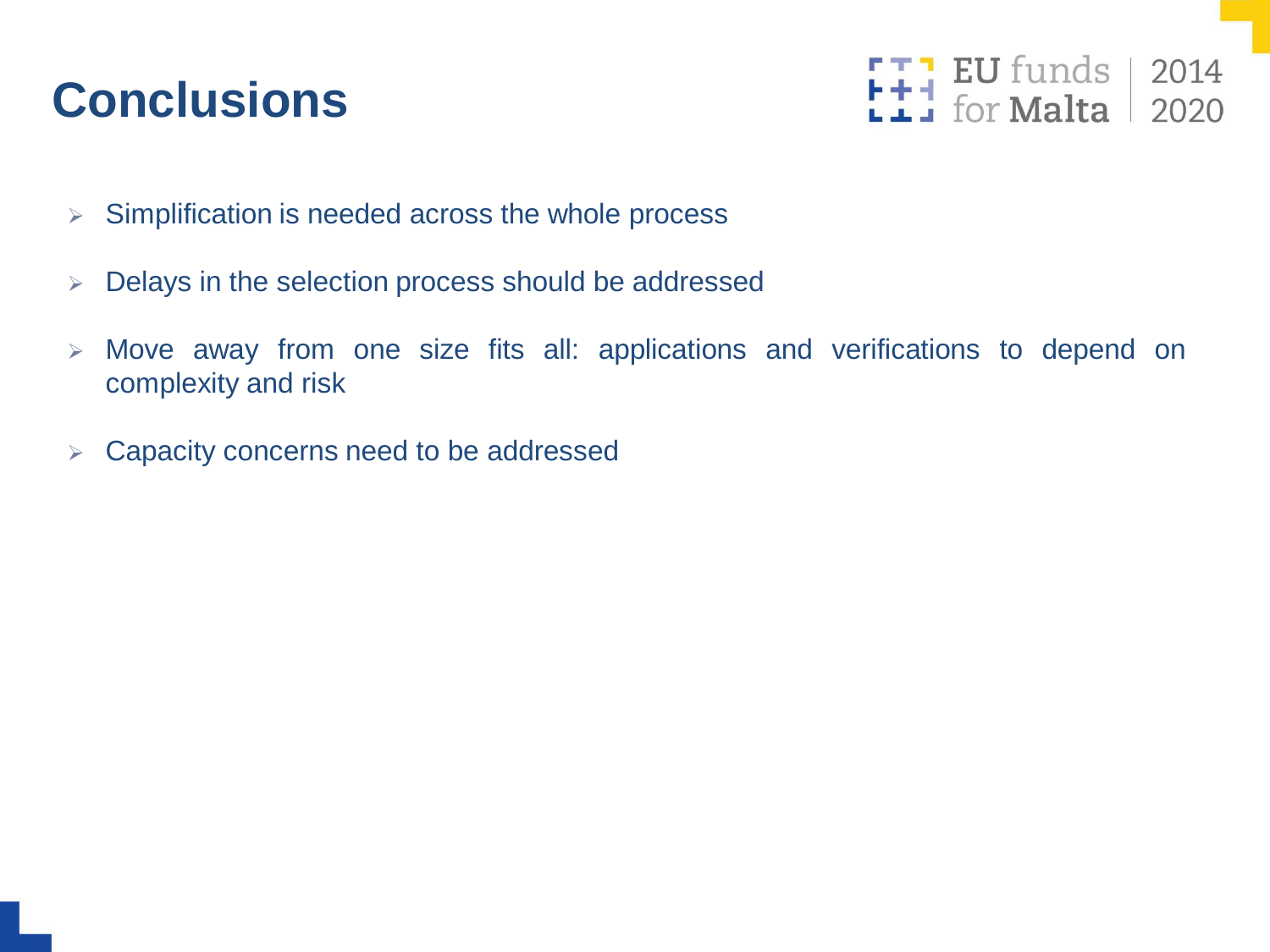### **Evaluation Plan 2020-2023**



Following the set up of a newly dedicated unit for Evaluation, and taking into account the progress achieved and expected to be achieved in the implementation of the Programme, the evaluation plan is being proposed for amendment as per the below proposal:

| <b>Annually</b>                                                                                                                     | <b>Year 2020</b>                                                                                | <b>Year 2021</b>                                                                                                                  | <b>Year 2022</b>                                                                                               | <b>Year 2023</b>                                                                                                                                                  |
|-------------------------------------------------------------------------------------------------------------------------------------|-------------------------------------------------------------------------------------------------|-----------------------------------------------------------------------------------------------------------------------------------|----------------------------------------------------------------------------------------------------------------|-------------------------------------------------------------------------------------------------------------------------------------------------------------------|
| Assessment of<br>awareness of EU<br>funded<br>interventions and<br>Communication<br>Activities (on a<br>yearly basis 2020-<br>2023) | TO1 (SMEs)<br>Counterfactual<br><b>Impact Evaluation</b><br>of the Youth<br>Guarantee<br>Scheme | TO6 (limited to<br>natural and<br>cultural heritage),<br>TO10 (Education)<br>and TO 9<br>(Employment and<br>Poverty<br>Reduction) | TO9 (Health and<br>Social<br>Infrastructure),<br>TO9 (Sustainable<br>Urban<br>Development)<br>TO 7 (Transport) | TO1 (R&D)<br>TO6 (Waste and<br>Water Sector)<br>TO4 (Energy)<br>Effectiveness in<br>achieving objectives and<br>the assessment of their<br>compliance with the OP |

*The timing of each Thematic Evaluation will still depend on the progress of implementation and the readiness of the interventions to be evaluated.*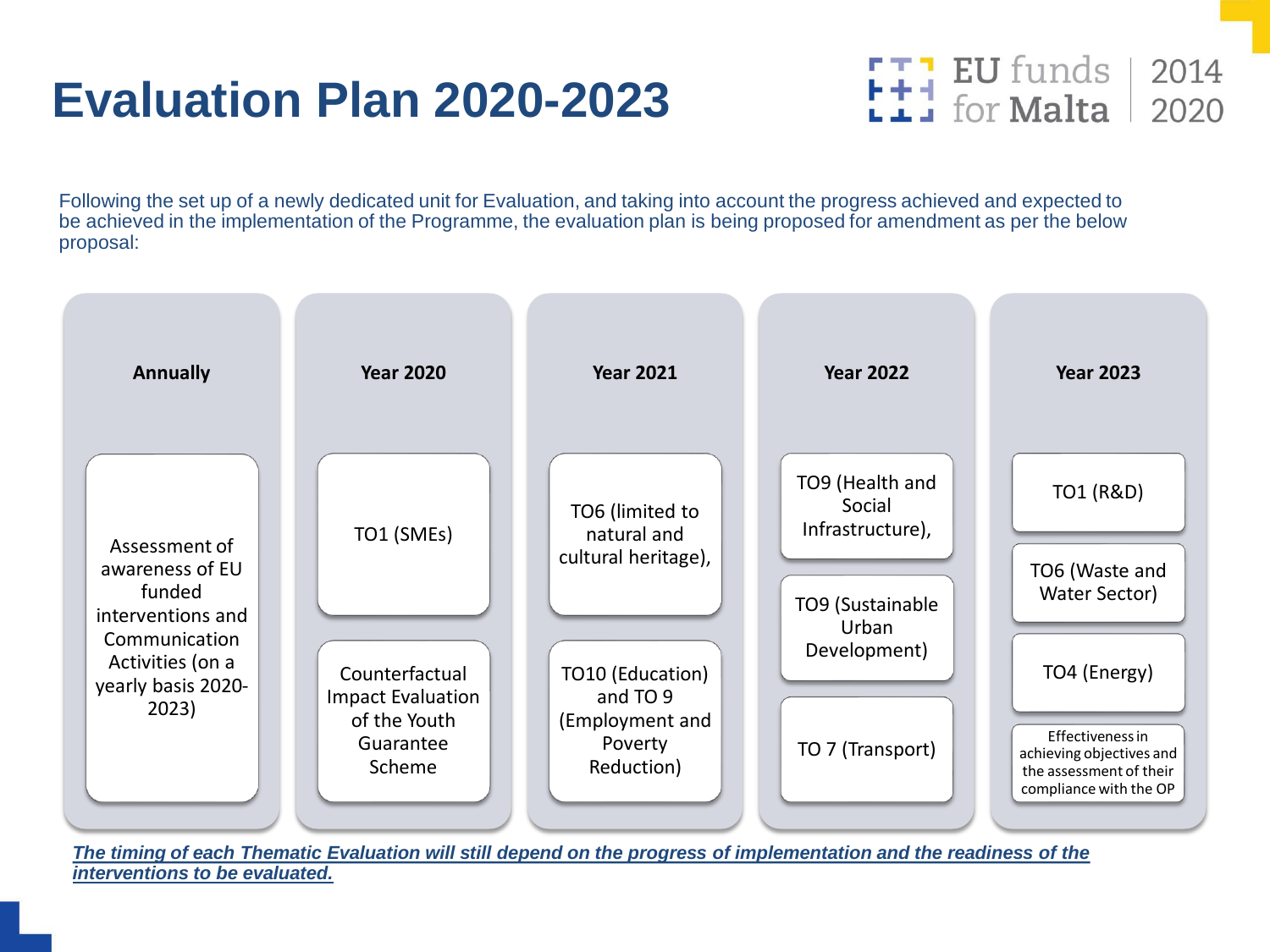### **Evaluation Plan 2020-2023**

 $\begin{array}{|c|c|c|c|}\n\hline\textbf{1} & \textbf{EU} & \textbf{funds} & \textbf{2014} \\
\hline\textbf{1} & \textbf{for Malta} & \textbf{2020}\n\hline \end{array}$ 

| <b>Title</b>     | Assessment of awareness of EU funded interventions and Communication<br><b>Activities</b>                                                                                                                                                                          |
|------------------|--------------------------------------------------------------------------------------------------------------------------------------------------------------------------------------------------------------------------------------------------------------------|
| <b>Objective</b> | Assessment the communication activities held in line with the Communication<br>Strategy 2014-2020 and the awareness of the General public of EU funded<br>interventions by means of a yearly survey to be carried out by the National<br><b>Statistics Office.</b> |
| Fund             | ERDF, CF, and ESF                                                                                                                                                                                                                                                  |

| <b>Title</b>     | <b>Thematic Evaluation I: Enhancing SMEs Competitiveness</b>                                                                                                                                                                                                                                                                                                                                                                                                            |
|------------------|-------------------------------------------------------------------------------------------------------------------------------------------------------------------------------------------------------------------------------------------------------------------------------------------------------------------------------------------------------------------------------------------------------------------------------------------------------------------------|
| <b>Objective</b> | Analysis of the role of EU funding in enhancing SMEs internationalisation,<br>$\mathbf{I}$ .<br>employment, and profitability<br>Assess the private investments carried out as a direct cause of public investment,<br>ii.<br>and their leverage affects and other effects on profitability, employment and<br>internationalisation<br>Explore the contribution of ERDF support to observed results, as well as the<br>iii.<br>success factors leading to such results. |
| Fund             | <b>ERDF</b>                                                                                                                                                                                                                                                                                                                                                                                                                                                             |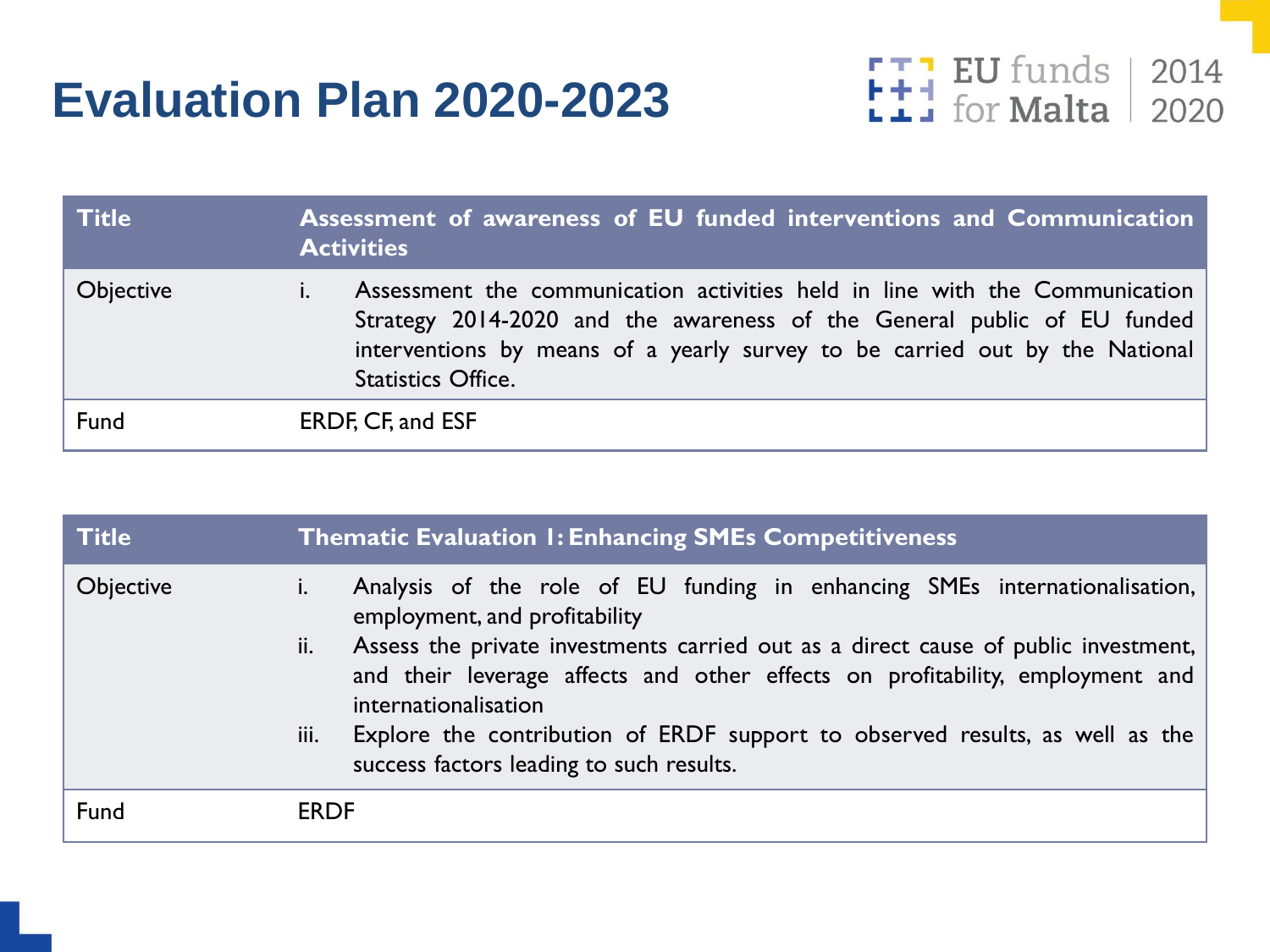## **Evaluation Plan 2020-2023 (2)**



| <b>Title</b>     | <b>Counterfactual Impact Evaluation of the Youth Guarantee Scheme</b>                                                                                                                                                                                                                                                                                                                                     |
|------------------|-----------------------------------------------------------------------------------------------------------------------------------------------------------------------------------------------------------------------------------------------------------------------------------------------------------------------------------------------------------------------------------------------------------|
| <b>Objective</b> | Analysis of available data and of additional data required to conduct a<br>counterfactual impact evaluation of the Youth Guarantee Scheme<br>Provide recommendations on how additional data can be collected<br>ii.<br>Propose the most applicable counterfactual method for this type of study and<br>iii.<br>what measures are to be undertaken to ensure that data is statistically<br>representative. |
| Fund             | <b>ESF</b>                                                                                                                                                                                                                                                                                                                                                                                                |

| <b>Title</b>     | <b>Thematic Evaluation 2: Culture and Tourism</b>                                                                                                                                                      |
|------------------|--------------------------------------------------------------------------------------------------------------------------------------------------------------------------------------------------------|
| <b>Objective</b> | Assess to what extent did the interventions help in improving the quality of life in<br>$\mathbf{L}$<br>the regenerated areas (e.g. effect on the environment and creation of employment<br>and SMEs); |
|                  | Assess to the private investments carried out as a direct cause of public<br>ii.<br>investment;                                                                                                        |
|                  | Assess the ERDF contribution to the culture and tourism sectors (including niche<br>iii.<br>markets, employment, product development).                                                                 |
| Fund             | <b>ERDF</b>                                                                                                                                                                                            |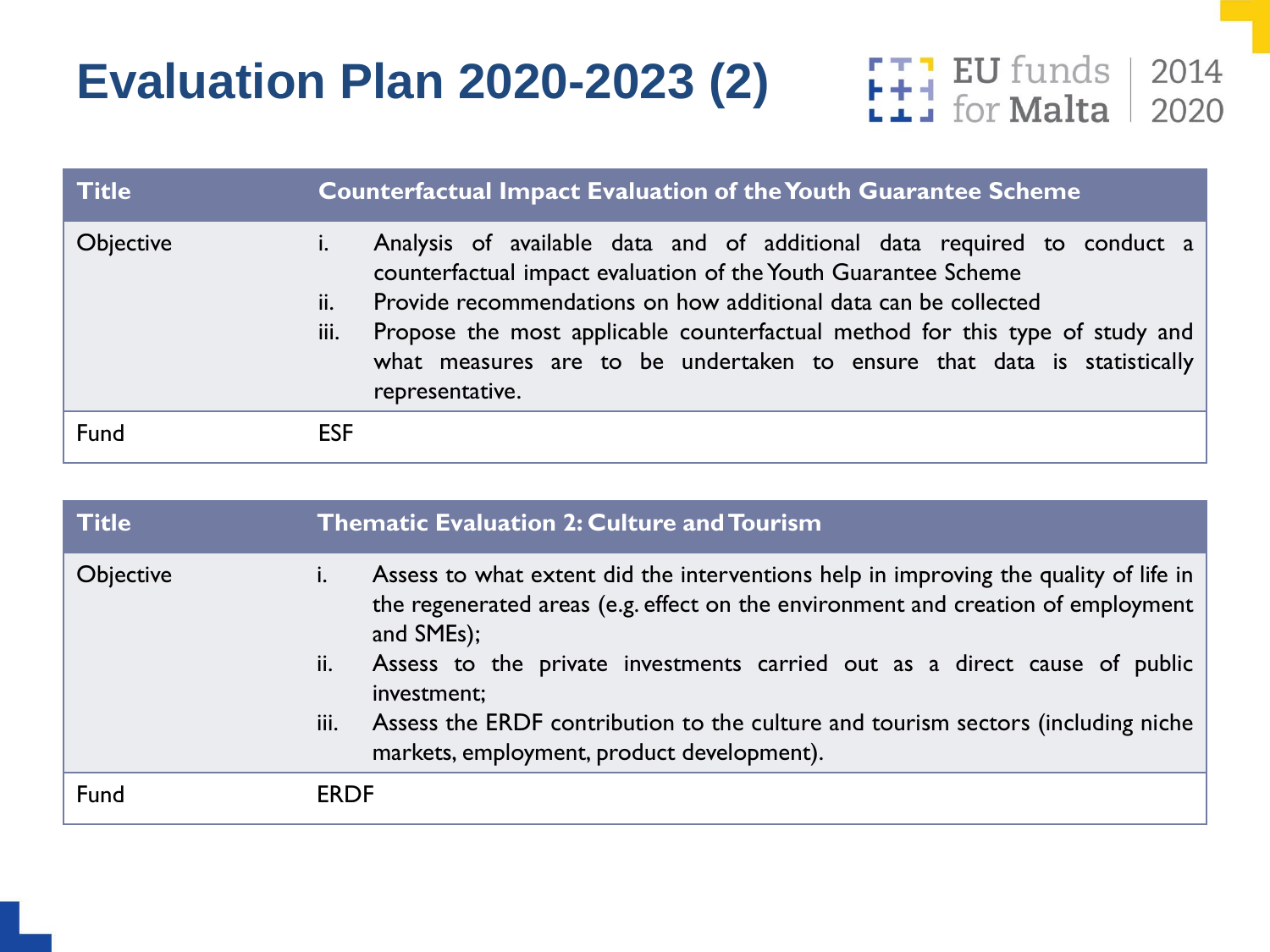## **Evaluation Plan 2020-2023 (3)**



| <b>Title</b>     | <b>Thematic Evaluation 3: Education and Employment</b>                                                                                                                                                                                                                                                                                        |
|------------------|-----------------------------------------------------------------------------------------------------------------------------------------------------------------------------------------------------------------------------------------------------------------------------------------------------------------------------------------------|
| <b>Objective</b> | Assess to what extent did the interventions help in improving the quality and<br>scope of education;<br>Assess the impact of the interventions on the early school leaving rate of the<br>ii.<br>country;<br>Assess the impact of the ESF and ERDF contribution to the employability and<br>iii.<br>versatility of the Maltese labour market. |
| Fund             | <b>ERDF</b> and <b>ESF</b>                                                                                                                                                                                                                                                                                                                    |

| <b>Title</b> | <b>Thematic Evaluation 4: Social and Health Related interventions</b>                                                                                                                                                                                                                                                                                                                                                              |
|--------------|------------------------------------------------------------------------------------------------------------------------------------------------------------------------------------------------------------------------------------------------------------------------------------------------------------------------------------------------------------------------------------------------------------------------------------|
| Objective    | Assess to what extent did the interventions help in improving the quality of<br>health and social care provision;<br>Assess the impact of the interventions on the health of the general public and the<br>ii.<br>efficiency with which health care is being provided;<br>Assess the impact of the interventions of the reduction of social exclusion and<br>iii.<br>the lifting of vulnerable cohorts out of the risk of poverty. |
| Fund         | <b>ERDF</b>                                                                                                                                                                                                                                                                                                                                                                                                                        |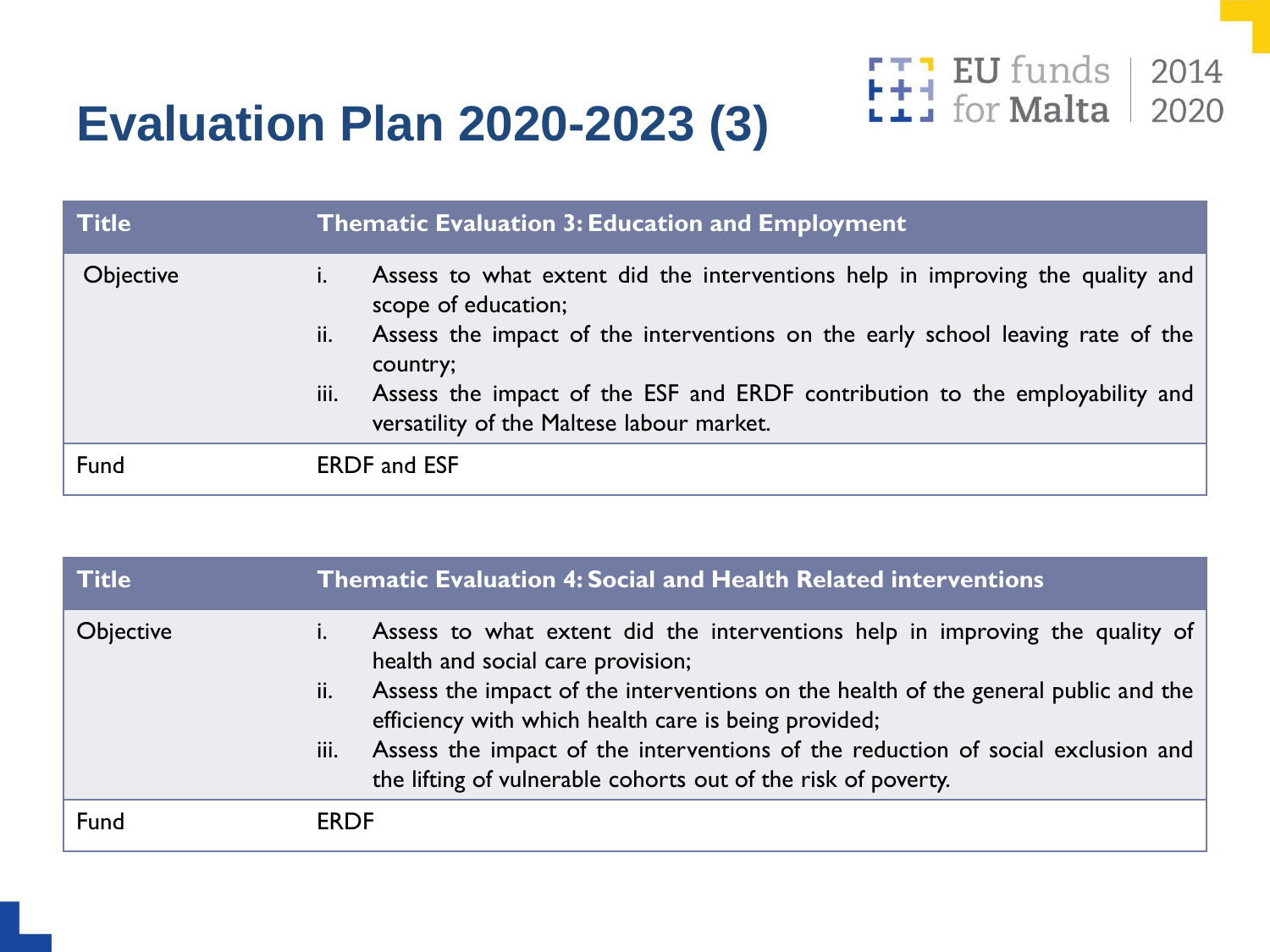## **Evaluation Plan 2020-2023 (4)**



| l Title          | <b>Thematic Evaluation 5: Sustainable Urban Development</b>                                                                                                                           |
|------------------|---------------------------------------------------------------------------------------------------------------------------------------------------------------------------------------|
| <b>Objective</b> | Analyse the socio-economic activities in the Southern Harbour, mainly related to<br>employment, social inclusion and urban infrastructure which occurred due to the<br>interventions. |
| Fund             | <b>ERDF</b>                                                                                                                                                                           |

| <b>Title</b>     | <b>Thematic Evaluation 6: Transport and Network Infrastructure</b>                                                                                                                                                                                                                                                                                                |
|------------------|-------------------------------------------------------------------------------------------------------------------------------------------------------------------------------------------------------------------------------------------------------------------------------------------------------------------------------------------------------------------|
| <b>Objective</b> | Assess the main trends and developments in areas of transport and network<br>infrastructure during the 2014-2020 programming period;<br>Assess to what extent were such interventions were sufficient to address the<br>ii.<br>challenges and development needs (both immediate and short to medium term),<br>and in what areas are further investments required. |
| Fund             | <b>ERDF</b> and CF                                                                                                                                                                                                                                                                                                                                                |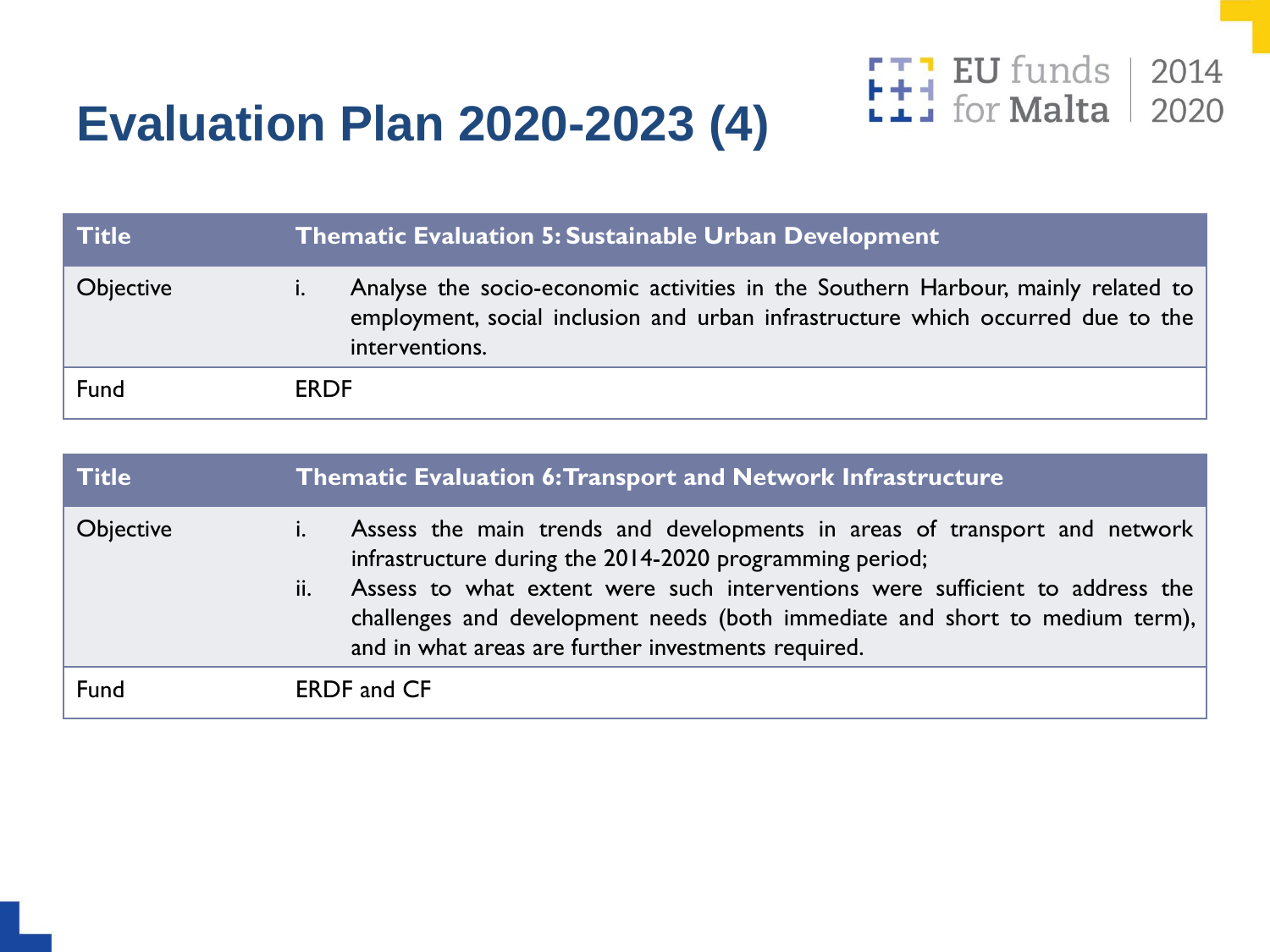## **Evaluation Plan 2020-2023 (5)**



| <b>Title</b>     | <b>Thematic Evaluation 7: Research and Development</b>                                                                                                                                                                                                                                                                                                                                                                                                                                                                                                                                                                                                                                                                                                                                                                                        |
|------------------|-----------------------------------------------------------------------------------------------------------------------------------------------------------------------------------------------------------------------------------------------------------------------------------------------------------------------------------------------------------------------------------------------------------------------------------------------------------------------------------------------------------------------------------------------------------------------------------------------------------------------------------------------------------------------------------------------------------------------------------------------------------------------------------------------------------------------------------------------|
| <b>Objective</b> | Industry – Assess the value added of the collaboration with industry and academia, the<br>I.<br>participation in incubators or clusters, profile of industry companies/clients for future strategies,<br>the type of research output in the industry/business, the focus and diversity of research<br>collaborations and partnerships;<br>In view of aid schemes specifically related to R&D, the MA may consider assessing the increase of<br>ii.<br>profitability of firms supported, size of grant and the correlation with the business performance;<br>Public sector - Assess the volume of research with/for the public sector; trends in patents;<br>iii.<br>assessing the ratio of public to private investment in research, technological development and<br>determining how much private investment is caused by public investment. |
| Fund             | <b>ERDF</b> (and potentially ESF)                                                                                                                                                                                                                                                                                                                                                                                                                                                                                                                                                                                                                                                                                                                                                                                                             |

| <b>Title</b>     | Thematic Evaluation 8: Environment                                                                                                     |
|------------------|----------------------------------------------------------------------------------------------------------------------------------------|
| <b>Objective</b> | Assess the contribution of the water and waste interventions towards quality of life<br>and socio-economic development of the country. |
| Fund             | <b>ERDF</b> and CF                                                                                                                     |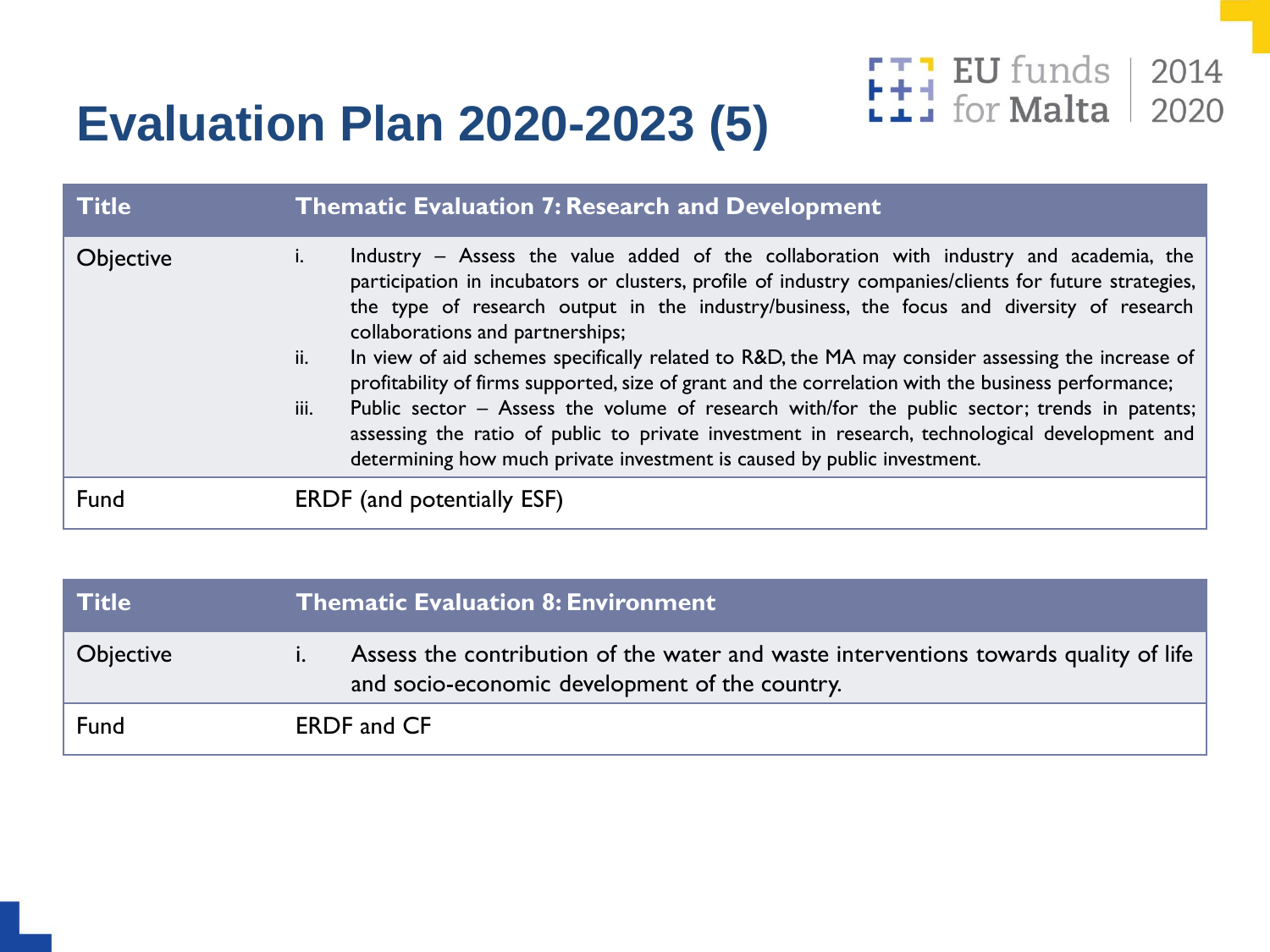## **Evaluation Plan 2020-2023 (6)**



| <b>Title</b>     | <b>Thematic Evaluation 6: Energy Efficiency</b>                                                                                                                                                                                                                                                              |
|------------------|--------------------------------------------------------------------------------------------------------------------------------------------------------------------------------------------------------------------------------------------------------------------------------------------------------------|
| <b>Objective</b> | Assess the impact of the increased share of renewable energy sources and energy<br>efficiency through interventions and initiatives for households, enterprises and<br>society at large;<br>Assess to what extent the interventions addressed energy inefficiencies and reduce<br>ii.<br>energy consumption. |
| Fund             | <b>ERDF</b>                                                                                                                                                                                                                                                                                                  |

| <b>Title</b>     | Assessment on how support from the ESI Funds has contributed to the<br>objectives for each Priority                                                                                                                                                                                                                                                                                                                                                                                                                                                                                                                             |  |  |  |  |
|------------------|---------------------------------------------------------------------------------------------------------------------------------------------------------------------------------------------------------------------------------------------------------------------------------------------------------------------------------------------------------------------------------------------------------------------------------------------------------------------------------------------------------------------------------------------------------------------------------------------------------------------------------|--|--|--|--|
| <b>Objective</b> | Analyse how the interventions have contributed to the specific objectives of the<br>$\mathbf{I}$ .<br>PAs and their relevance to the Programmes, the Europe 2020 strategies, National<br>Reform Programme, Country Specific Recommendations;<br>Assess the contribution to the interventions to the relevant national / European<br>ii.<br>strategies, in particular those that are part of the specific ex ante conditionalities;<br>Assess the extent to which the initiatives and their intended outputs and results are<br>iii.<br>consistent with the priorities and needs of the intended beneficiaries (i.e. relevance). |  |  |  |  |
| Fund             | ERDF, CF, and ESF                                                                                                                                                                                                                                                                                                                                                                                                                                                                                                                                                                                                               |  |  |  |  |